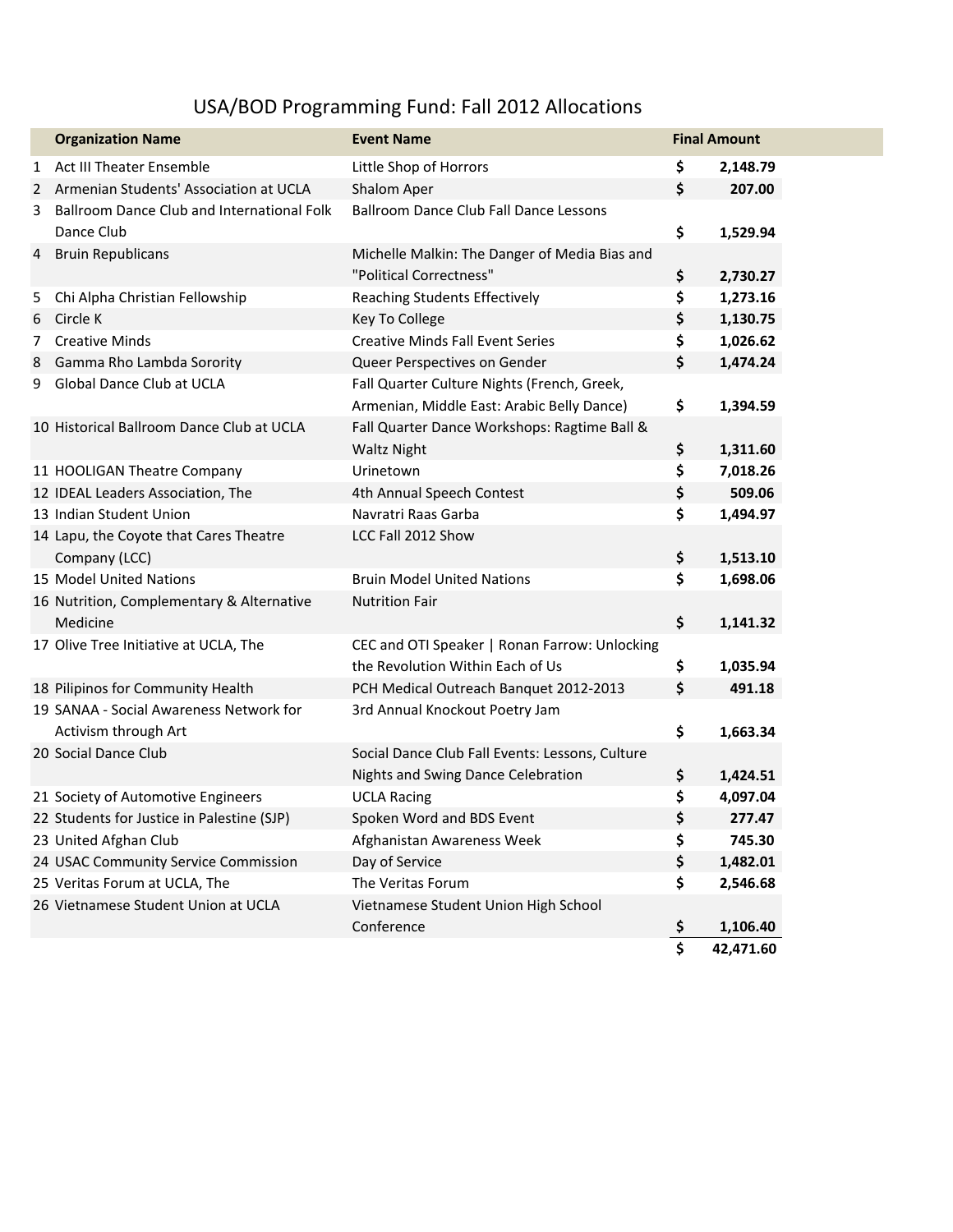|                | <b>Organization Name</b>                              | <b>Event Name</b>                                                                                 | Final |            |
|----------------|-------------------------------------------------------|---------------------------------------------------------------------------------------------------|-------|------------|
| $\vert$ 1      | <b>Act III Theater Ensemble</b>                       | Act III Presents: [title of show]                                                                 | \$    | 2,186.33   |
| 2              | Afrikan Student Union                                 | Afrikan/Black Coalition Conference                                                                | \$    | 3,939.40   |
| $\overline{3}$ | Afrikan Student Union                                 | <b>Higher Education Conference</b>                                                                | \$    | 1,801.00   |
| 4              | Afrikan Women's Collective                            | Sex and Health Chronicles 101                                                                     | \$    | 1,927.25   |
| 5              | Alpha Phi Alpha Fraternity, Inc.                      | Alpha Week                                                                                        | \$    | 1,868.51   |
| 6              | American Indian Student Association                   | 14th Annual American Indian Youth Conference & Basketball Tournament                              | \$    | 2,661.09   |
| 7              | Armenian Students' Association at UCLA                | Armenian Film Festival                                                                            | \$    | 500.00     |
| 8              | Armenian Students' Association at UCLA                | Armenian Cultural Day                                                                             | \$    | 320.00     |
| $\overline{9}$ | Ballroom Dance Club and International Folk Dance Club | Winter Ballroom Dance Lesson Series and Swing-Salsa-Tango Celebrations                            | \$    | 2,247.27   |
| 10             | <b>Bruin Republicans</b>                              | Dinesh D'Souza: Maintaining American Prosperity                                                   | \$    | 3,765.80   |
| 11             | <b>Bruins For Israel</b>                              | Achy Breaky Heart                                                                                 | \$    | 1,050.00   |
| 12             | Chi Alpha Christian Fellowship                        | How to Be More                                                                                    | \$    | 1,535.35   |
| 13             | China Care Bruins                                     | 5th Annual Awareness Night                                                                        | \$    | 2,175.37   |
| 14             | E3: Ecology, Economy, Equity                          | Farmers' Market @ UCLA                                                                            | \$    | 967.00     |
| 15             | Global Dance Club at UCLA                             | Armenian; Country Western; Middle East: Persia; USA Contra Dance Culture Nights                   | \$    | 2,025.45   |
| 16             | Golden Key International Honour Society               | New Member Recognition Event                                                                      | \$    | 556.89     |
| 17             | Historical Ballroom Dance Club at UCLA                | Historical Ballroom Dance Workshops: Romeo & Juliet Italian Renaissance Ball and Presidents' Ball | \$    | 2,540.10   |
| 18             | <b>HOOLIGAN Theatre Company</b>                       | The Drowsy Chaperone and Titanic                                                                  | \$    | 13,487.21  |
| 19             | Lapu, the Coyote that Cares Theatre Company (LCC)     | <b>LCC's Winter 2013 Show</b>                                                                     | \$    | 3,127.53   |
| 20             | Medical, Educational Missions and Outreach at UCLA    | <b>Hepatitis B Awareness Night</b>                                                                | \$    | 2,040.36   |
| 21             | Nikkei Student Union (NSU)                            | Nikkei Student Union 27th Annual Cultural Night                                                   | \$    | 6,883.52   |
| 22             | Pacific Islands Students Association                  | Islanders Maintaining Unity and Access (IMUA)                                                     | \$    | 1,832.57   |
| 23             | SAE SuperMileage Vehicle                              | <b>UCLA Supermileage</b>                                                                          | \$    | 1,966.71   |
| 24             | Social Dance Club                                     | Winter Swing Social, Tango Milonga, Swing & Salsa Lessons with co-sponsored Culture Nights        | \$    | 2,029.83   |
| 25             | Students for Justice in Palestine (SJP)               | Iyad Burnat at UCLA                                                                               | \$    | 897.77     |
| 26             | Students for Justice in Palestine (SJP)               | <b>Palestine Awareness Week</b>                                                                   | \$    | 5,643.80   |
| 27             | Taiwanese American Union (TAU)                        | Taiwanese Culture Night                                                                           | \$    | 4,796.86   |
| 28             | United Afghan Club                                    | Rebuilding Afghanistan                                                                            | \$    | 2,955.68   |
| 29             | United Arab Society (U.A.S.)                          | Omar Offendum: A Night of Music, Film, and Syria                                                  | \$    | 1,708.94   |
| 30             | <b>USAC Cultural Affairs Commission</b>               | Hip Hop Appreciation Month 2013                                                                   | \$    | 15,749.22  |
| 31             | USAC General Representative #2                        | I Can We Can                                                                                      | \$    | 1,550.08   |
| 32             | Vietnamese Language and Culture (VNLC)                | VNLC Tet Festival 2013                                                                            | \$    | 1,894.11   |
| 33             | Vietnamese Student Union at UCLA                      | Vietnamese Culture Night                                                                          | \$    | 7,231.42   |
| 34             | World Arts and Cultures Undergraduate Society         | wacSMASH'd! 2013                                                                                  | \$    | 2,440.15   |
|                |                                                       |                                                                                                   | \$    | 108,302.57 |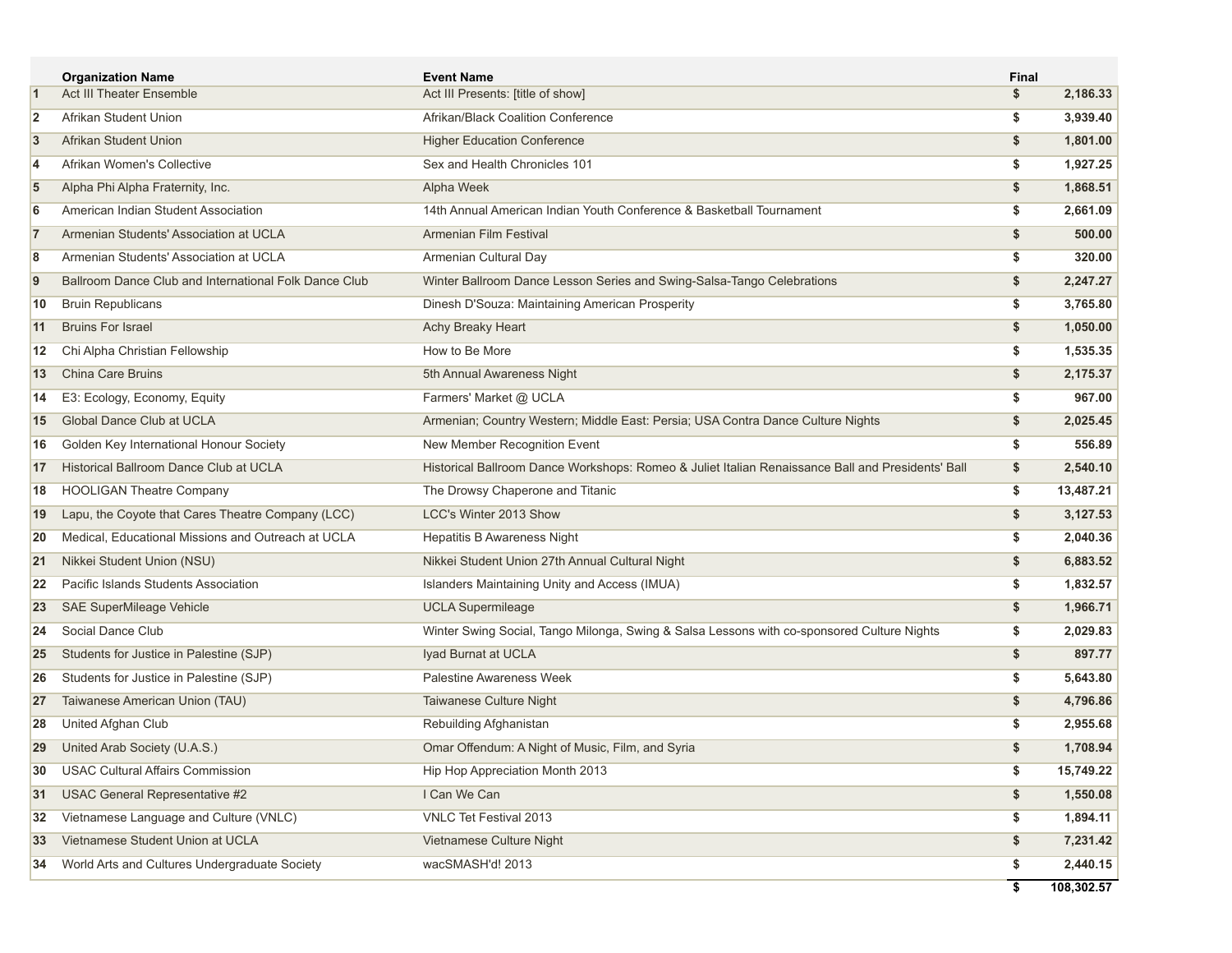## Spring 2013 USA/BOD Allocations

|    | Group                                                               | <b>Event Title</b>                                                                    | <b>Final Rounded</b> |
|----|---------------------------------------------------------------------|---------------------------------------------------------------------------------------|----------------------|
|    | Advancing Careers in Engineering                                    |                                                                                       |                      |
| 1  | and Science (ACES)                                                  | Host Day                                                                              | \$<br>692.13         |
| 2  | Afrikan Student Union                                               | ASU Black By Popular Demand Transfer Day ASU Black By Popular Demand Tra \$           | 2,173.11             |
| 3  | Afrikan Student Union                                               | Admit Weekend: Day 1 Admit Weekend: Day 2 Admit Weekend: Day 3 Admit \ \$             | 9,826.31             |
| 4  | Afrikan Student Union                                               | All Afrikan People's Graduation                                                       | \$<br>2,055.44       |
| 5  | Alumni Scholars Club                                                | My Last Lecture Award                                                                 | \$<br>1,852.94       |
|    |                                                                     |                                                                                       |                      |
| 6  |                                                                     | American Indian Student Association 28th Annual UCLA Pow Wow 28th Annual UCLA Pow Wow | \$<br>13,062.04      |
|    | Armenian Students' Association at                                   |                                                                                       |                      |
| 7  | <b>UCLA</b>                                                         | Armenian Genocide Commemoration Week                                                  | \$<br>679.00         |
|    | Armenian Students' Association at                                   |                                                                                       |                      |
| 8  | <b>UCLA</b>                                                         | Armenian Art & Rock Show                                                              | \$<br>457.80         |
| 9  | <b>Asian Pacific Coalition</b>                                      | Asian American Pacific Islander Heritage Month Asian Pacific Islander Graduati \$     | 1,947.35             |
| 10 | <b>Association of Chinese Americans</b>                             | Chinese American Culture Night 2013                                                   | \$<br>3,746.85       |
| 11 | <b>Association of Hmong Students</b>                                | Higher Education Movement Our Next Generation: Leadership Advancement (\$             | 1,564.79             |
|    | <b>Ballroom Dance Club and</b>                                      |                                                                                       |                      |
| 12 | International Folk Dance Club                                       | Ballroom and Cultural Dance Lessons with William Harvey Ballroom and Cultur \$        | 2,155.05             |
| 13 | <b>Biomedical Engineering Society</b>                               | <b>Science Vendor Exposition</b>                                                      | \$<br>692.13         |
| 14 | <b>Black Pre-Health Organization</b>                                | UCLA's Black Pre-Health Organization Youth Health Festival                            | \$<br>2,649.25       |
| 15 | <b>Bruin Democrats</b>                                              | Bruin Democrats' 5th Annual Alumni & Friends Fundraiser                               | \$<br>1,311.12       |
| 16 | <b>Bruin Republicans</b>                                            | A Conversation with Herman Cain                                                       | \$<br>2,797.02       |
| 17 | <b>Bruins for Israel</b>                                            | I-Week I-Week I-Week I-Week                                                           | \$<br>2,380.39       |
| 18 | Central Valley Project @ UCLA, The                                  | Central Valley Project @ UCLA Central Valley Project @ UCLA                           | \$<br>930.75         |
| 19 | <b>CFAN Chinese Theatre Group</b>                                   | And There Were None                                                                   | \$<br>1,495.83       |
| 20 | Chi Alpha Christian Fellowship                                      | Reaching the Nations Reaching the Nations Reaching the Nations Reaching the \$        | 1,676.44             |
|    |                                                                     |                                                                                       |                      |
| 21 | Chinese Cultural Dance Club at UCLA Lotus Steps 2013: A Celebration |                                                                                       | \$<br>6,970.67       |
| 22 | <b>Chinese Student Association</b>                                  | Heritage Night                                                                        | \$<br>2,616.41       |
| 23 | Clothesline Project at UCLA                                         | The Clothesline Display Take Back the Night The Clothesline Display the Clothe \$     | 1,910.41             |
| 24 | <b>Colleges Against Cancer</b>                                      | Relay For Life of UCLA 2013                                                           | \$<br>3,390.56       |
|    | 25 Creative Minds                                                   | "On the Edge of Chaos": Finding Flow and Resilience through Creativity and the \$     | 1,534.42             |
|    | 26 E3: Ecology, Economy, Equity                                     | Sustainable Art Contest                                                               | \$<br>1,191.27       |
| 27 | E3: Ecology, Economy, Equity                                        | Kristina Wong's "Going Green the Wong Way"                                            | \$<br>2,193.63       |
| 28 | <b>Empowered Arab Sisterhood</b>                                    | EAS 1st Annual Benefit Banquet: For the Love of Syria and Palestine                   | \$<br>971.25         |
|    | FAST at UCLA (Fashion and Student                                   |                                                                                       |                      |
| 29 | Trends)                                                             | FAST Presents: MUSE 2013                                                              | \$<br>2,950.54       |
| 30 | Global Dance Club at UCLA                                           | Spring Quarter Culture Night Spring Quarter Culture Night Spring Quarter Culti \$     | 2,227.84             |
|    | Grupo Estudiantil Oaxaqueno                                         |                                                                                       |                      |
| 31 | (formerly Naa Rinie Xcaanda)                                        | Guelaguetza                                                                           | \$<br>2,345.50       |
| 32 | Grupo Folklorico de UCLA                                            | Fiesta Mexicana                                                                       | \$<br>3,994.57       |
| 33 | Hands On                                                            | Deaf Culture Night With CJ Jones!                                                     | \$<br>724.00         |
|    | Hanoolim: Korean Cultural                                           |                                                                                       |                      |
|    | 34 Awareness Group at UCLA                                          | Korean Culture Night 2013 Fundraiser Fundraiser                                       | \$<br>7,778.75       |
|    | Historical Ballroom Dance Club at                                   |                                                                                       |                      |
| 35 | <b>UCLA</b>                                                         | Historical Ballroom Dance Lessons (16th and 17th century dance workshop) Hi \$        | 1,680.54             |
| 36 | Hong Kong Student Society                                           | Hong Kong Student Society Cultural Night 2013                                         | \$<br>1,890.91       |
| 37 | <b>HOOLIGAN Theatre Company</b>                                     | You Can't Take it With You You Can't Take it With You You Can't Take it With Y \$     | 4,537.41             |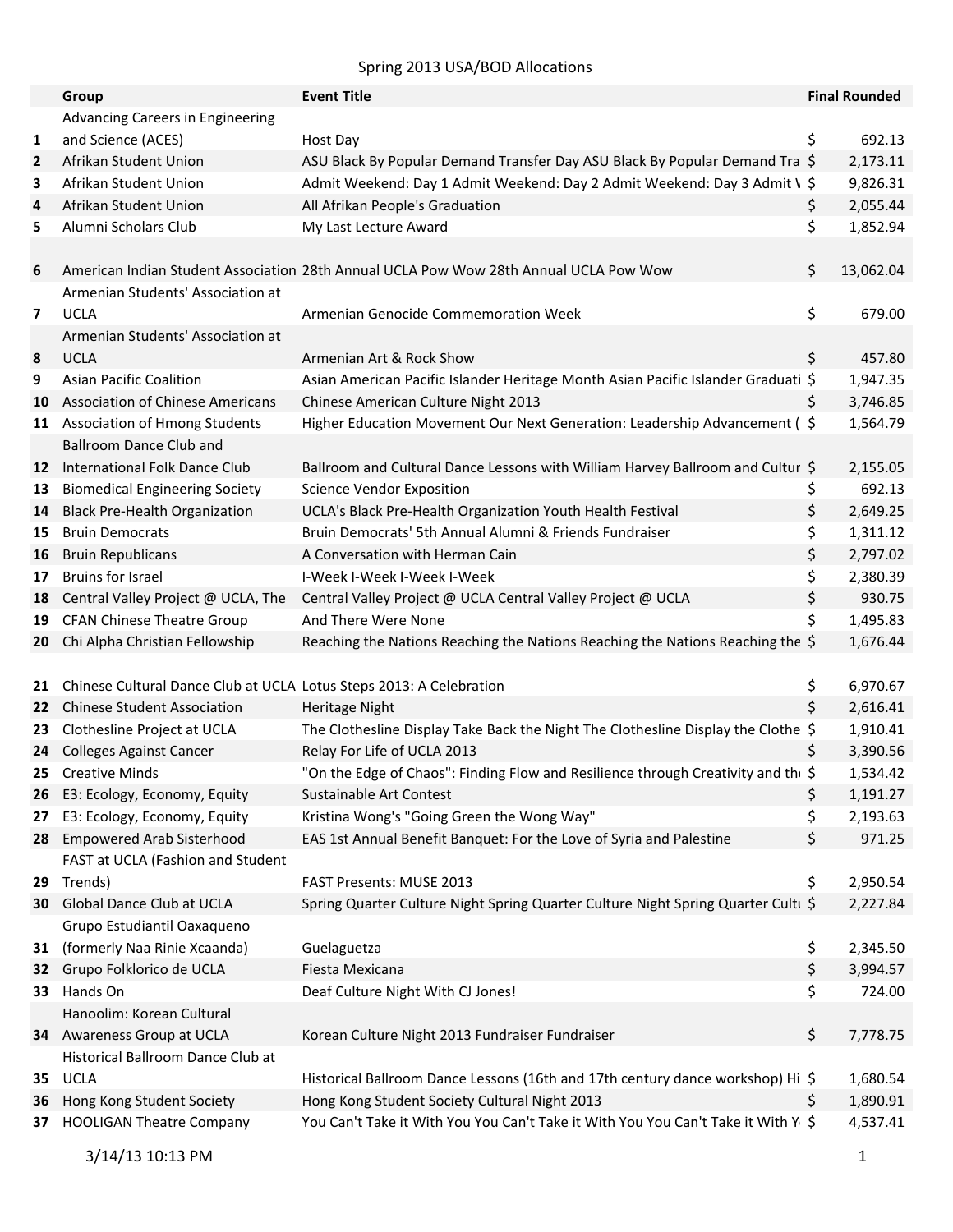## Spring 2013 USA/BOD Allocations

|     | Group                                 | <b>Event Title</b>                                                                  | <b>Final Rounded</b> |
|-----|---------------------------------------|-------------------------------------------------------------------------------------|----------------------|
|     | Icarus Contemporary Dance             |                                                                                     |                      |
| 38  | Company                               | Sol Dance Concert                                                                   | \$<br>1,944.61       |
|     | Improving Dreams, Equality, Access    |                                                                                     |                      |
| 39  | and Success (IDEAS)                   | 9th Annual Immigrant Youth Empowerment Conference                                   | \$<br>2,381.08       |
| 40  | Indian Student Union                  | Annual Culture Show 2013                                                            | \$<br>5,820.81       |
| 41  | Iranian Student Group                 | Culture Show Day 1 Culture Show Day 2 Culture Show Rehearsals                       | \$<br>3,780.51       |
|     | Lapu, the Coyote that Cares Theatre   |                                                                                     |                      |
| 42  | Company (LCC)                         | LCC's Spring 2013 Show LCC's Spring 2013 Show LCC's Spring 2013 Show                | \$<br>2,045.04       |
| 43. | Latin American Student Association    | 15th Annual Festival Latino                                                         | \$<br>5,465.07       |
|     | MEChA de UCLA Movimiento              |                                                                                     |                      |
| 44  | Estudiantil Chicana/o de Aztlan       | MechA de UCLA 14th Annual Raza 'Day' Weekend                                        | \$<br>2,097.86       |
|     | MEChA de UCLA Movimiento              |                                                                                     |                      |
| 45  | Estudiantil Chicana/o de Aztlan       | MEChA de UCLA's Transfer Raza Day                                                   | \$<br>1,740.06       |
| 46  | <b>Mixed Student Union</b>            | Mixed Heritage Conference                                                           | \$<br>310.08         |
|     | Muslim Students Association @         |                                                                                     |                      |
| 47  | <b>UCLA</b>                           | 14th Annual College Day (College Day 2013)                                          | \$<br>2,496.01       |
| 48  | <b>Nigerian Students Association</b>  | The Nigerian Student Association 7th Annual Cultural Show                           | \$<br>1,618.97       |
| 49  | Nikkei Student Union (NSU)            | Asahi no Matsu                                                                      | \$<br>3,924.99       |
| 50  | Nu Alpha Kappa Fraternity Inc.        | NAK LAND- Free Children's Carnival                                                  | \$<br>621.53         |
|     | Nutrition, Complementary &            |                                                                                     |                      |
| 51  | <b>Alternative Medicine</b>           | <b>NCAM Annual Tea Party</b>                                                        | \$<br>916.09         |
|     | 52 Olive Tree Initiative at UCLA, The | 20 Years After Oslo iran Nuclear Facility Controversy Movie Screening of Five B \$  | 3,020.32             |
| 53  | Pacific Islands Students Association  | 2013 PISA Yield Event                                                               | \$<br>734.82         |
| 54  | Pacific Islands Students Association  | Native Hawaiian and Pacific Islander Youth Health and Fitness Day                   | \$<br>1,702.44       |
| 55  | Parenting Students at UCLA            | Graduation                                                                          | \$<br>990.96         |
|     |                                       |                                                                                     |                      |
| 56  |                                       | Pilipino Transfer Student Partnership Student Empowerment Networking Day            | \$<br>246.05         |
| 57  | <b>Random Voices</b>                  | Random Voices Spring Concert                                                        | \$<br>553.00         |
| 58  | Raza Graduation                       | MEChA de UCLA Raza Graduation 2013                                                  | \$<br>4,418.37       |
|     | Raza Youth Empowerment Project        |                                                                                     |                      |
| 59  | (RYEP)                                | RYEP/UYA Meeting RYEP/UYA Meeting RYEP/UYA Meeting RYEP/UYA Meeting \$              | 800.50               |
| 60  | Regents Scholar Society at UCLA       | Regents Scholar Society Annual Speaker Event                                        | \$<br>1,000.81       |
| 61  | Regents Scholar Society at UCLA       | RSS UC Conference - Day 1 RSS UC Conference - Day 2 RSS UC Conference - Da \$       | 1,138.73             |
| 62  | SAE SuperMileage Vehicle              | SAE Supermileage Competition Shell Eco-Marathon                                     | \$<br>744.67         |
| 63  | Samahang Pilipino                     | 36th Annual Samahang Pilipino Cultural Night                                        | \$<br>8,694.64       |
| 64  | Samahang Pilipino                     | Pilipino Graduation and Post-Graduation Reception                                   | \$<br>2,979.68       |
| 65  | Social Dance Club                     | 6th Annual Spring Salsa Party (Latin Culture Night feat: traditional Mexican dar \$ | 1,510.88             |
| 66  | <b>Street Dance Collective</b>        | BreakLA 2013                                                                        | \$<br>8,041.79       |
| 67  | Student Committee for the Arts        | SCA & CEC Royce Show                                                                | \$<br>4,549.72       |
| 68  | <b>Students for Retention</b>         | End of The Year Community Reception                                                 | \$<br>2,917.43       |
| 69  | Swing Club at UCLA                    | <b>Swing Dancing Lessons</b>                                                        | \$<br>710.20         |
|     | TASC Initiative (formerly Bruins for  |                                                                                     |                      |
| 70  | Taiwan)                               | Reception/Live Performance Taiwan Tea Workshop and Sampling Movie Scree \$          | 1,483.52             |
|     | TASC Initiative (formerly Bruins for  |                                                                                     |                      |
| 71  | Taiwan)                               | ITASA 2013 West Coast Conference ITASA 2013 West Coast Conference ITASA \$          | 2,668.41             |
| 72  | Team HBV                              | Hepatitis B Awareness Week (HBAW) in Bruin Plaza                                    | \$<br>711.84         |
| 73  | Thai Smakom at UCLA                   | Change of Heart                                                                     | \$<br>4,178.25       |
|     |                                       |                                                                                     |                      |